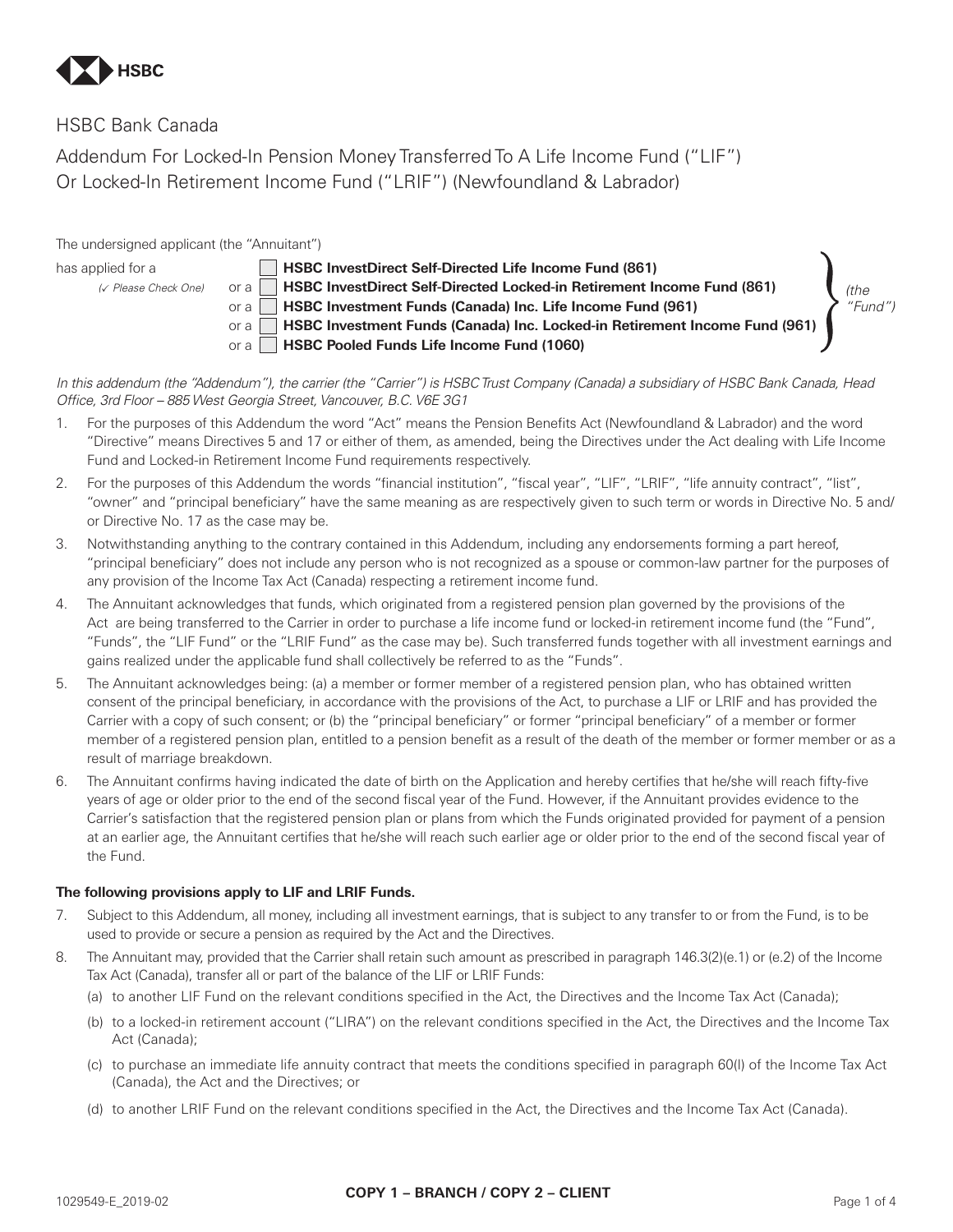- 9. Subject to this Addendum, no withdrawal, commutation or surrender of money is permitted.
- 10. A lump sum payment or series of payments may be made to the Annuitant where a physician certifies that due to a mental or physical disability, the life expectancy of the Annuitant is likely to be shortened considerably, but the payment may only be made if the "principal beneficiary" of an Annuitant, has waived the entitlement to the joint and survivor life pension in the form and manner set out in the Directives.
- 11. Except as provided in the Act and Directives, money in the LIF or LRIF Funds may not be assigned, charged, alienated, anticipated or given as security and is exempt from execution, seizure or attachment and any transaction purporting to assign, charge, alienate, anticipate or give as security the money is void. Pension benefits are a family asset under the Family Law Act and are subject to a court order or separation agreement made under the Family Law Act or under a similar order or legislative provision in another jurisdiction enforceable in Newfoundland, that affects the payment or distribution of pension benefits.
- 12. The Carrier is entitled to rely upon the information provided by the Annuitant in an application made for a LIF or a LRIF.
- 13. An application that meets the requirements of the Act and Regulations constitutes authorization to the Carrier to pay the money to the Annuitant from the LIF Fund or LRIF Fund, as the case may be, in accordance with the Act and Directives.
- 14. The Carrier agrees to make any transfer as required by paragraph 8 within thirty days after the Annuitant requests it. This does not apply with respect to the transfer of assets held as securities whose term of investment extends beyond the thirty day period.
- 15. The Carrier hereby acknowledges that, if the balance in a Fund is to be used to purchase a life annuity contract, the pension to be provided to the Annuitant who has a spouse at the date the pension commences is to be a joint life pension payable during the joint lives of the Annuitant and "principal beneficiary" with at least 60% continuance to be payable to the survivor for life after the death of either, unless the "principal beneficiary" waives the entitlement in the form and manner set out in the Act, Regulations or Directives and provides the Carrier with a copy of such waiver.
- 16. (a) On the death of an Annuitant who has a "principal beneficiary", the surviving "principal beneficiary", or where there is no surviving "principal beneficiary" or the surviving "principal beneficiary" has waived entitlement in the form and manner provided by the Superintendent, a designated beneficiary, or where there is no designated beneficiary, the estate of the Annuitant is entitled to receive a lump sum payment of the full value of the Funds.
	- (b) Where the Annuitant is not a former member, the full value of the Funds shall be paid to the designated beneficiary or, where there is no beneficiary, to the Annuitant's estate.
- 17. The fiscal year of the Fund ends on December 31 of each year and shall not exceed twelve months.
- 18. The Annuitant will be paid an income the amount of which may vary annually and which will commence not later than the last day of the second fiscal year of the Fund.
- 19. The Annuitant shall set out the amount of income to be paid from the Fund during a fiscal year at the beginning of each fiscal year after the receipt of the information referred to in paragraph 26, or at another time agreed to by the Carrier and the decision shall in every case terminate at the end of the fiscal year to which it relates.
- 20. If the Fund holds identifiable and transferable securities, the transfer pursuant to this Addendum may, unless otherwise stipulated, at the option of the Carrier and with the consent of the Annuitant, be effected by remittance of the investment securities of the Fund.
- 21. For the initial fiscal year of the Fund, the maximum amount determined under paragraphs 35 and 38 for a LIF, and paragraphs 43 and 45 for a LRIF and shall be adjusted in proportion to the number of months in that fiscal year divided by 12 with any part of an incomplete month counting as one month.
- 22. The amount of income paid out of the Fund during a fiscal year must not be less than the minimum amount prescribed for a RRIF under the Income Tax Act (Canada).
- 23. If the Annuitant does not decide the amount to be paid out of the Fund for a year, the minimum amount determined under paragraph 22 shall be the amount paid.
- 24. If the minimum amount specified in paragraph 22 is greater than the maximum amount determined under paragraphs 21, 35 or 39 for LIF or paragraphs 21, 43 or 46 for a LRIF, the minimum amount must be paid out of the Fund during the fiscal year.
- 25 The Carrier will provide the Annuitant with information specified in Directive 5, section 21 and Directive 17, section 22 as applicable.
- 26. No money that is not locked-in will be transferred to or held under the Plan, unless it is held in a separate account from locked-in money.
- 28. Neither the Carrier nor, for greater certainty, any agent of the Carrier under the Fund shall have any further obligation or be subject to any liability hereunder upon the transfer of the Funds from the Plan as permitted herein.
- 29. The value of the Fund for the purposes of (a) a transfer of assets; (b) the purchase of a life annuity contract, and (c) a payment or transfer on death of an Annuitant is equal to the total market value of the investments held in the Fund. The value of any mutual funds held in the Fund shall be determined in accordance with the determination of net asset value per unit set out in the then current prospectus and/or annual information form of that mutual fund. The Carrier in accordance with applicable industry practices shall determine the market value of all other investments held in the Fund and such valuation shall be conclusive for all purposes hereof.

## **COPY 1 – BRANCH / COPY 2 – CLIENT** 1029549-E\_2019-02 Page 2 of 4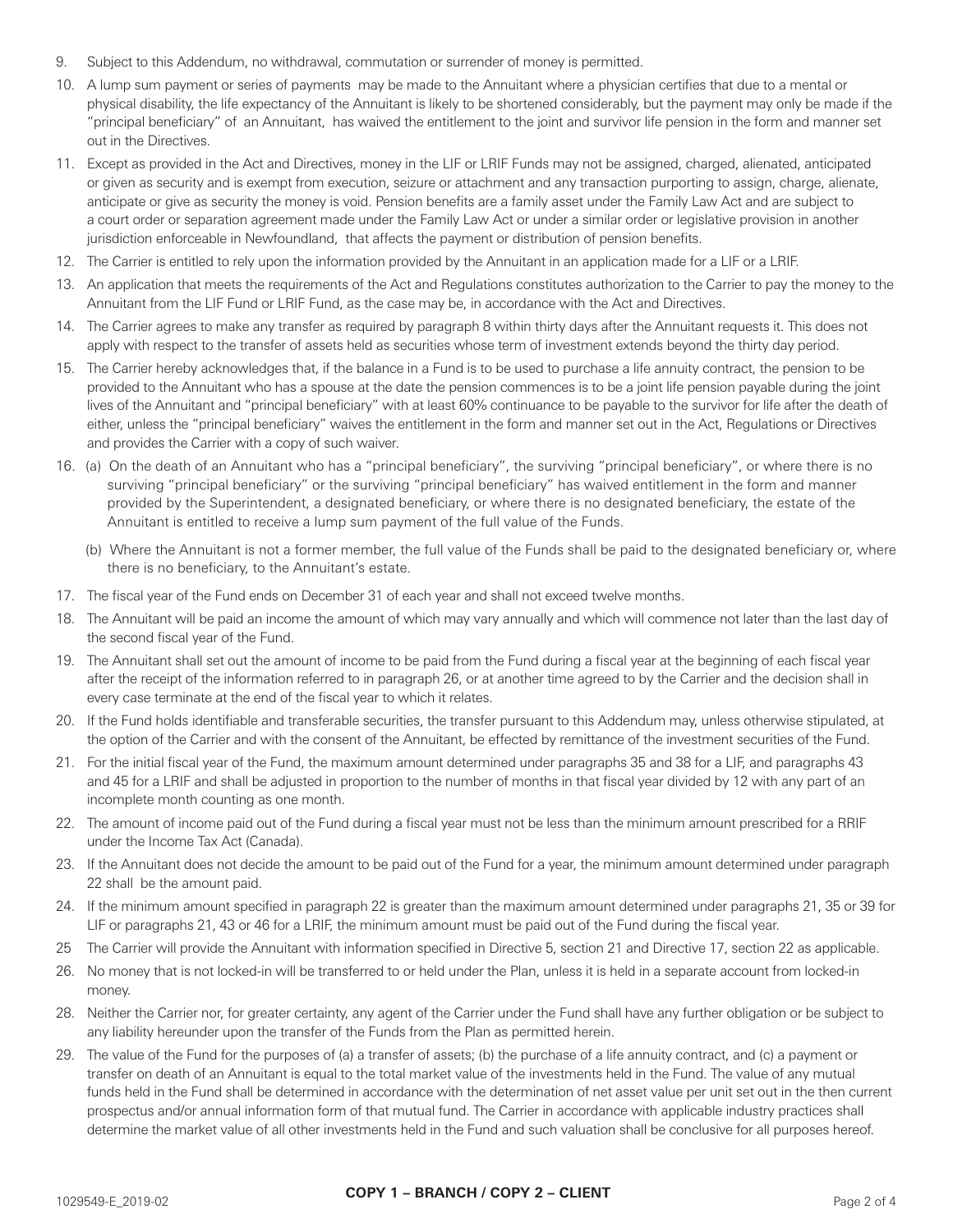- 30. The Carrier agrees that any amendments to the arrangement establishing the LIF or LRIF will be subject to the following: (a) the Carrier will give the Annuitant at least ninety days notice of a proposed amendment; (b) the Carrier will not amend the arrangement if the amendment would result in a reduction in the Annuitant's benefits under the arrangement unless the Carrier is required by law to make the amendment and the Annuitant is entitled to transfer the balance in the LIF or LRIF under the terms of the arrangement that exist before the amendment is made; (c) when making an amendment as referred to in sub-paragraph (b), the Carrier will notify the Annuitant of the nature of the amendment and allow the Annuitant at least ninety days after the notice is given to transfer all or part of the balance in the Fund; and (d) notices given under sub-paragraph (a) and (b) shall be sent by registered mail to the Annuitant's address as set out in the records of the Carrier.
- 31. If the balance of the Fund is transferred as described in paragraph 8, the Annuitant must be given the information described in paragraph 26 determined as of the date of the transfer. If the Annuitant dies, the person entitled to receive the balance in the LIF Fund or the LRIF Fund must be given the information referred to in paragraph 26, determined as of the date of the Annuitant's death.
- 32. Subject to paragraphs 37 and 38 for a LIF and paragraphs 44 and 45 for a LRIF, the Annuitant is entitled to receive additional temporary income.
- 33. An application for additional temporary income under paragraph 32 shall be: (a) on a form approved by the Superintendent, (b) where the Annuitant is a former member of a pension plan, accompanied by the written consent of the "principal beneficiary" of the Annuitant, and (c) submitted to the Carrier at the beginning of the fiscal year of the Fund, unless otherwise permitted by the Carrier.
- 34. Subject to the provisions of the Income Tax Act (Canada), these terms and conditions shall override any inconsistent or contrary provisions in the applicable agreement or declaration of trust governing the Funds.

#### **The following provisions apply to LIF Funds.**

- 35. The amount of income paid during a fiscal year of the LIF Fund must not exceed the "maximum", being the greater of (a) and (b) as follows:
	- (a) the amount calculated using the following formula:

C/F in which

 $C =$  the value of the assets in the LIF Fund at the beginning of the fiscal year

 $F =$  the present value, at the beginning of the fiscal year, of a pension of which the annuity payment is \$1 payable at the beginning of each fiscal year between that date and December 31 of the year during which the Annuitant reaches the age of 90 years.

- (b) the amount of the investment earnings, including any unrealized capital gains or losses, of the LIF Fund in the immediately previous fiscal year.
- 36. The value of F in paragraph 35 of this Addendum must be established at the beginning of each fiscal year of the LIF Fund by using an interest rate as follows:
	- (a) for the first 15 years after the date of valuation, the greater of 6% per year and the percentage obtained on long-term bonds issued by the Government of Canada for the month of November preceding the date of the valuation, as compiled by Statistics Canada and published in the Bank of Canada Review under identification number V122487 in the CANSIM System; and
	- (b) for the 16th and each subsequent year, a rate of 6% per year.
- 37. Subject to paragraph 38 of this Addendum, an Annuitant is entitled to receive additional temporary income where (a) the maximum amount of income the Annuitant is entitled to receive for the calendar year in which the application is made, calculated as "B" under paragraph 38 of this Addendum, is less than 40% of the Year's Maximum Pensionable Earnings (YMPE) under the Canada Pension Plan (CPP) for the calendar year in which the application is made; and (b) the Annuitant has not reached his or her 65th birthday at the beginning of the fiscal year in which he or she makes application for additional temporary income.
- 38. The amount of additional temporary income paid out of the LIF in a fiscal year must not exceed the "maximum" using the following formula:

 $A - B$  in which

- $A = 40\%$  of the YMPE for the calendar year in which an application is made.
- B = the maximum amount of income the Annuitant is entitled to receive from all LIFs, LRIFs, life annuity contracts and pension plans governed by the Act or established under or governed by an Act of Canada or another Province or Terrritory, except income from a pension under the Canada Pension Plan, for the calendar year in which the application is made.
- 39. If a part of the LIF corresponds to amounts transferred directly or indirectly from another LIF or LRIF of the Annuitant during the fiscal year, the "maximum" in paragraph 35 and 38 of this Addendum shall be deemed to be zero in respect of the part transferred in.
- 40. The Annuitant may, upon application in accordance with the Act and Directive No. 5, withdraw all the money in the LIF Fund in a lump sum if, when the Annuitant signs the application, (a) the Annuitant has reached the earlier of age 55 or the earliest date on which the Annuitant would have been entitled to receive a pension benefit under the plan from which money was transferred, (b) the value of all assets in all LIFs, LRIFs and LIRAs owned by the Annuitant and governed by Newfoundland and Labrador pension

# **COPY 1 – BRANCH / COPY 2 – CLIENT** 1029549-E\_2019-02 Page 3 of 4